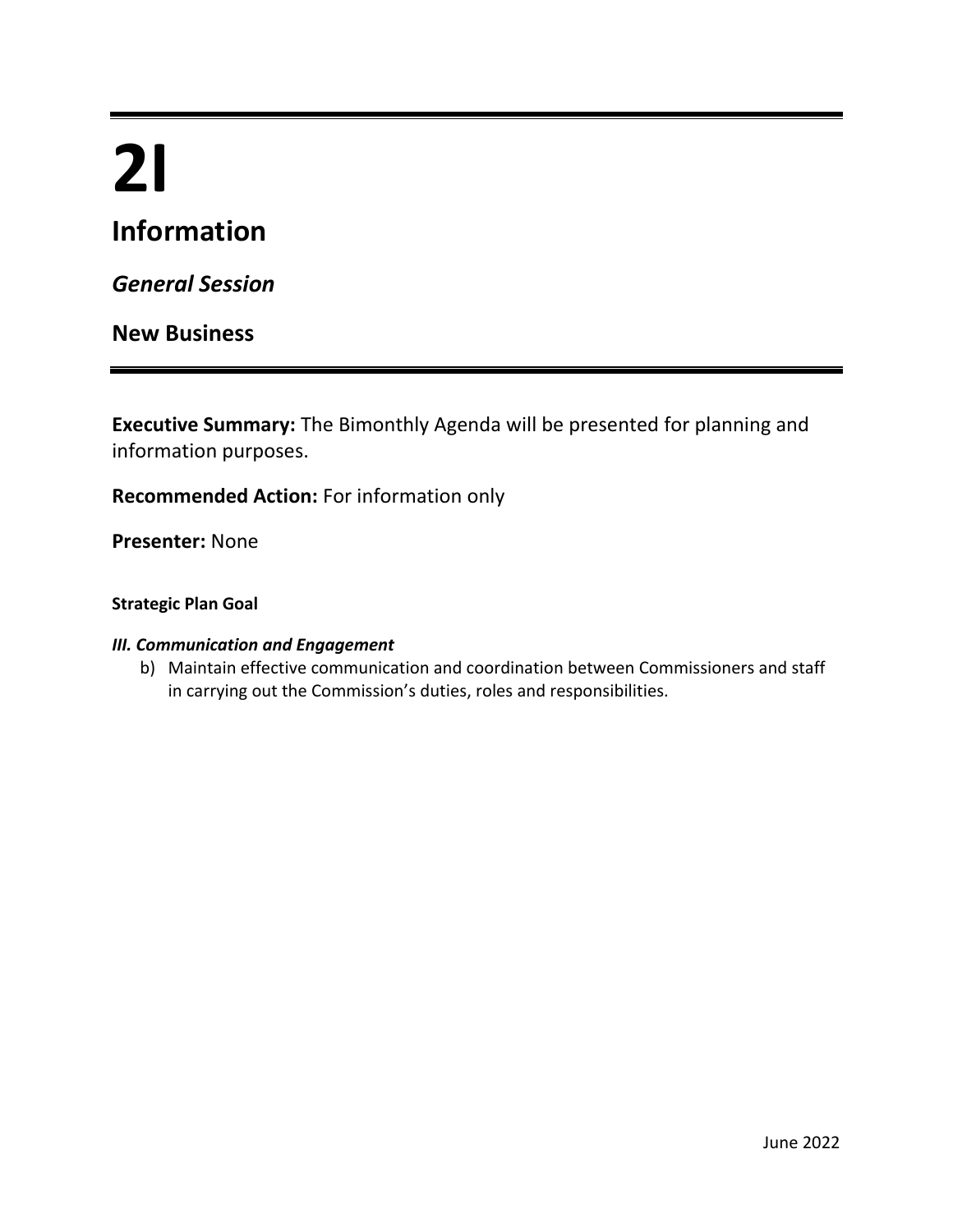# **Bimonthly Agenda**

#### **August 25-26, 2022 Commission Meeting Planning Schedule**

Items listed below are subject to change

#### **Legislative Committee**

#### Information **Status of Legislation**

Staff will present the status of those legislative measures of interest to the Commission and address questions regarding any other legislation identified by the Commissioners.

#### **Educator Preparation Committee**

#### Action

#### **Initial Institutional Approval**

This agenda item presents one or more prospective program sponsors' responses to the Eligibility Requirements for consideration and possible approval by the Commission.

#### Information

#### **Annual Report on Passing Rates of Commission-Approved Examinations from 2016-17 to 2020-21**

This agenda item reports the passing rates of Commission-approved examinations. For each examination, the purpose of the examination, its structure, the scoring process, the examination volume, the first-time passing rate, and the cumulative passing rate are discussed. When available, the passing rate by demographic data is also discussed.

#### Information/Action

#### **Preparation Program Preconditions**

This agenda item presents proposed updates to preparation program preconditions based on changes to Education Code and Commission policy.

#### Action

#### **Revisiting the Passing Score Standard for the California Administrator Performance Assessment**

This agenda item provides data from a new standard setting study for the California Administrator Performance Assessment (CalAPA) and recommendations for revisiting the passing score standard.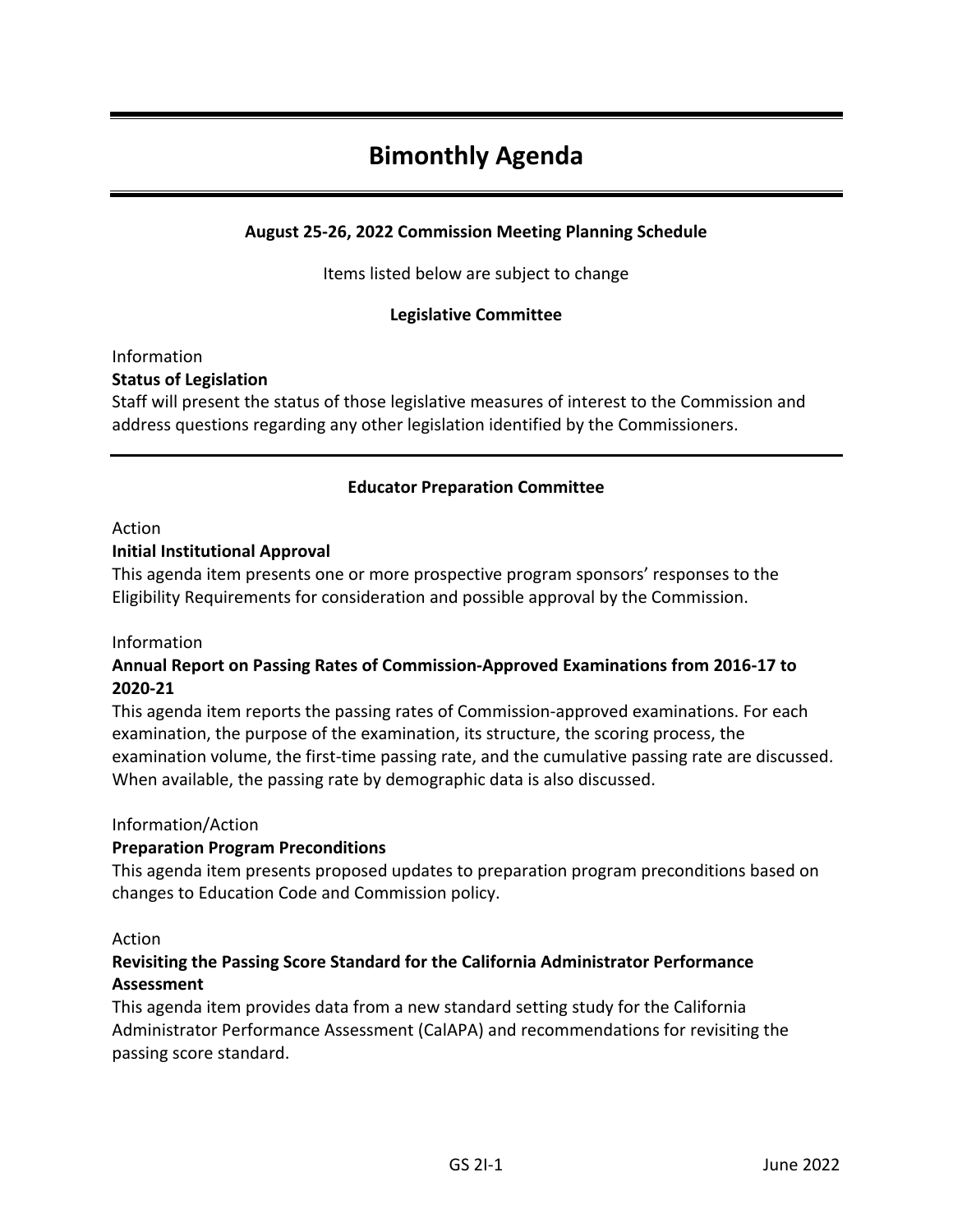#### Action

#### **Regulations for the Bilingual Authorization**

This agenda item presents draft regulations to implement the revised Bilingual program standards and Bilingual Teaching Performance Expectations that were approved at the December 2021 Commission meeting.

#### Information

#### **Draft Literacy Standards and Teaching Performance Expectations**

This agenda item presents draft literacy standards and Teaching Performance Expectations based on the work of the Literacy Workgroup and feedback from the field.

#### Information/Action

#### **Education Specialist Teaching Performance Assessments and Passing Standards**

This agenda items presents for Commission approval Education Specialist teaching performance assessments, field test data, and recommended passing standards for the edTPA and Fresno Assessment for Student Teachers (FAST).

#### Action

#### **Regulations for the PK-3 Early Childhood Specialist Credential**

This agenda item presents draft emergency regulations to implement the revised Early Childhood Specialist Credential.

#### **Professional Practices Committee**

Information **Workload Report**  This agenda item provides a report on the Division of Professional Practices' current workload.

#### **Executive Committee**

Action

#### **Educator Preparation Student Liaison**

This agenda item presents possible appointees for an Educator Preparation Student Liaison to the Commission.

#### **Certification Committee**

Information

#### **Presentation of Assignment Monitoring Dashboards**

This agenda item presents the public dashboards for the Assignment Monitoring data from the 2020-21 school year pursuant to Education Code section 44258.9.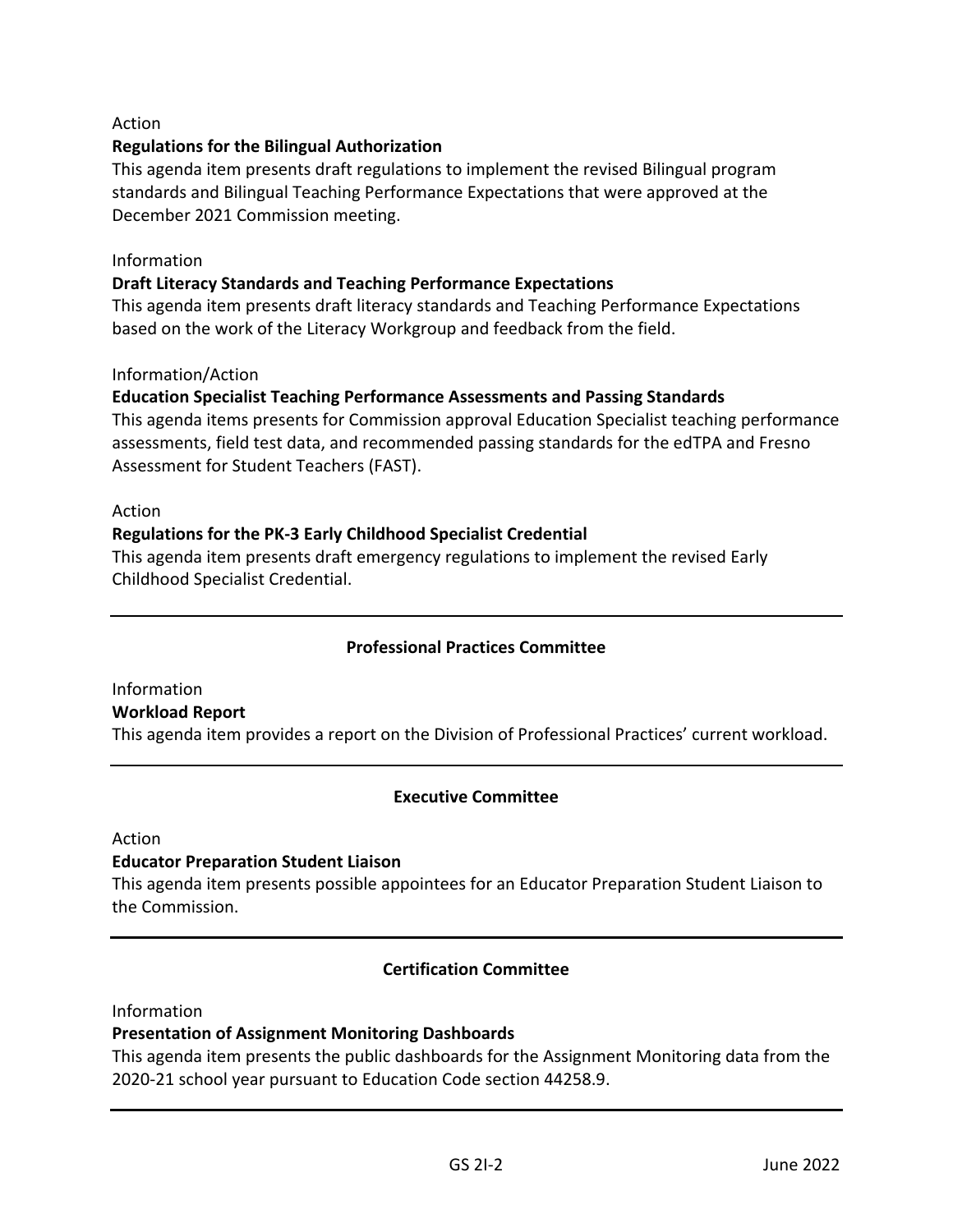#### **October 13-14, 2022 Commission Meeting Planning Schedule**

Items listed below are subject to change

#### **Legislative Committee**

#### Information **Status of Legislation**

Staff will present the status of those legislative measures of interest to the Commission and address questions regarding any other legislation identified by the Commissioners.

#### **Educator Preparation Committee**

#### Action

#### **Initial Institutional Approval**

This agenda item presents one or more prospective program sponsors' responses to the Eligibility Requirements for consideration and possible approval by the Commission.

#### Information

#### **Final Report on the Local Solutions Grant**

This agenda item presents the final report on the Local Solutions to the Shortage of Special Education Teachers grant program, one of four grant programs administered by the Commission on Teacher Credentialing, and provides the data collected for Year Three (July 1, 2021 - June 30, 2022) of the Local Solutions grant program.

#### Action

#### **Annual Report Card on California Teacher Preparation Programs**

This agenda item is the Annual Report Card on California Teacher Preparation Programs for the Academic Year 2020-21, as required by Title II of the 2008 Reauthorization of the federal Higher Education Act. It is the twenty-second annual report and includes a description of credentialing requirements to teach in California public schools and qualitative and quantitative information on teacher preparation programs.

#### Information/Action

#### **Draft Regulations for Preparation Program Preconditions**

This agenda item presents for consideration and potential Commission adoption regulations to incorporate updates to preparation program preconditions based on changes to Education Code and Commission policy.

#### Information/Action

#### **Draft Updated California Standards for the Teaching Profession**

This agenda item presents the draft updated California Standards for the Teaching Profession (CSTP) for review and potential adoption.